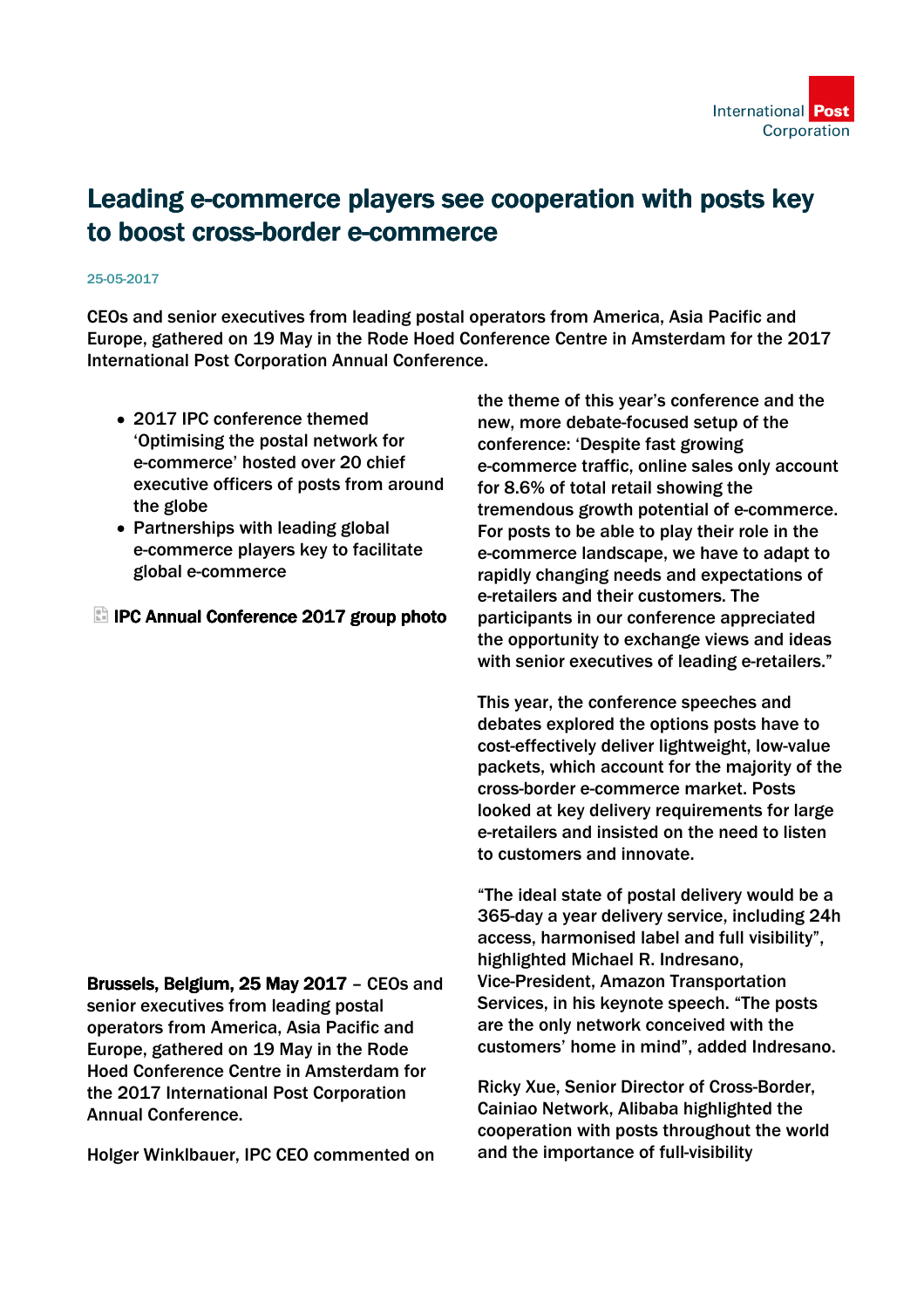throughout the e-commerce delivery process. "There is a lot of potential for reinforced cooperation between e-retailers and posts when it comes to understanding the needs of end-receivers", concluded Ricky Xue.

Posts recognised the need to pursue their efforts through IPC INTERCONNECT to address e-retailers' needs, in line with the new strategy adopted by the IPC Shareholders in the margins of the conference.

"Over the years, CEO's participating in our conference expressed an interest in sharing experiences and discussing common challenges and opportunities. We responded to this request by providing a new interactive format for discussions, largely appreciated by participants", concluded Winklbauer.

### END

The IPC 2017 Annual Conference 'Optimising the postal network for e-commerce' featured keynote speeches from Michael R. Indresano, Vice President, Amazon Transportation Services, Worldwide Operations and Ricky Xue, Senior Director of Cross Border, Cainiao Network, Alibaba, China.

For the informal panel discussions, keynote speakers were joined at the table by Deepak Chopra, President and CEO, Canada Post; Francisco de Lacerda, Chairman and CEO, CTT Correios de Portugal; Georg Pölzl, CEO, Österreichische Post and Herna Verhagen, CEO, PostNL.

### The following posts were represented:

The IPC Annual Conference gathered about eighty senior delegates, including CEOs, from the following posts from the IPC membership and beyond: An Post (Ireland); Australia Post (Australia); bpost (Belgium); Canada Post (Canada); Correo Argentino (Argentina);

Correos (Spain); CTT Correios (Portugal); Cyprus Post (Cyprus); Deutsche Post DHL (Germany); Hellenic Post ELTA (Greece); Hrvatska Posta (Croatia);Iceland Post (Iceland); Japan Post Co.Ltd (Japan); Latvijas Pasts (Latvia); Le Groupe La Poste (France); Lietuvos Pastas (Lithuania); Magyar Posta (Hungary); Malta Post (Malta); New Zealand Post (New Zealand); Omnivia (Estonia); Österreichische Post AG (Austria); POST Luxembourg (Luxembourg); Poste Italiane SpA (Italy); Posten Norge (Norway); Posti (Finland); PostNL (The Netherlands); PostNord (Denmark and Sweden); Slovenska Posta (Slovakia); Swiss Post (Switzerland) and representatives from the UPU and PostEurop.

## About International Post Corporation

International Post Corporation (IPC) is the leading service provider of the global postal industry that provides leadership by driving service quality, interoperability and businesscritical intelligence to support posts in defending existing business and expanding into new growth areas. It is a cooperative association of 24 member postal operators in Asia Pacific, Europe and North America. IPC's solutions and services are used by over 180 posts worldwide. Since 1989 IPC has set standards for upgrading quality and service performance and developed technological solutions that help members enhance service for international letters, packets and parcels. IPC engages in industry research, creates business-critical intelligence, provides a range of platforms and programmes for member post CEOs and senior management to exchange best practices and discuss strategy. IPC also manages the system for incentive-based payments between postal operators.

For further information, please contact:

### Eva Wouters